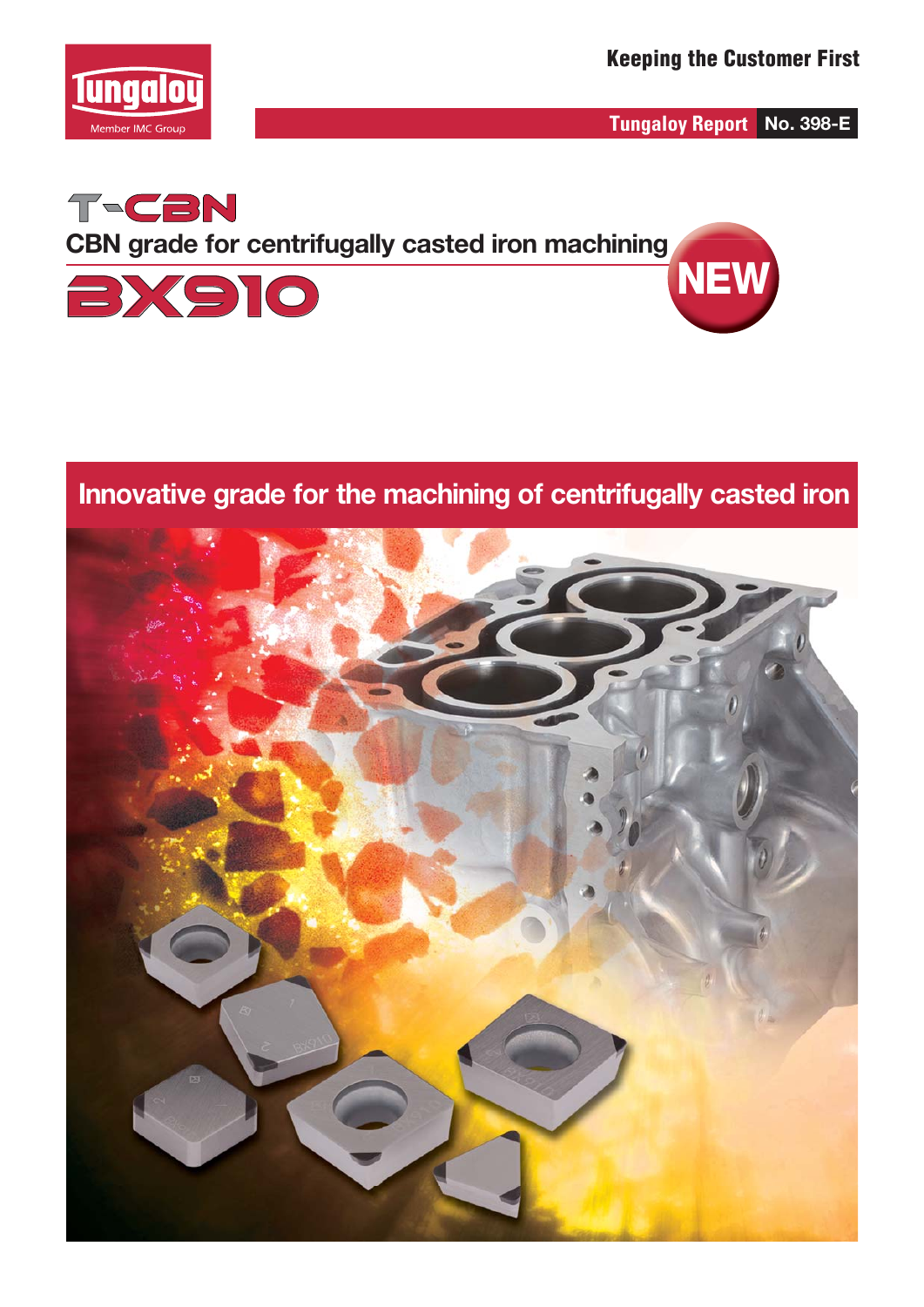

# **Optimum solution for high speed machining of centrifugally casted iron !**

## **Features**

### **Stable and long tool life with high cutting speed**



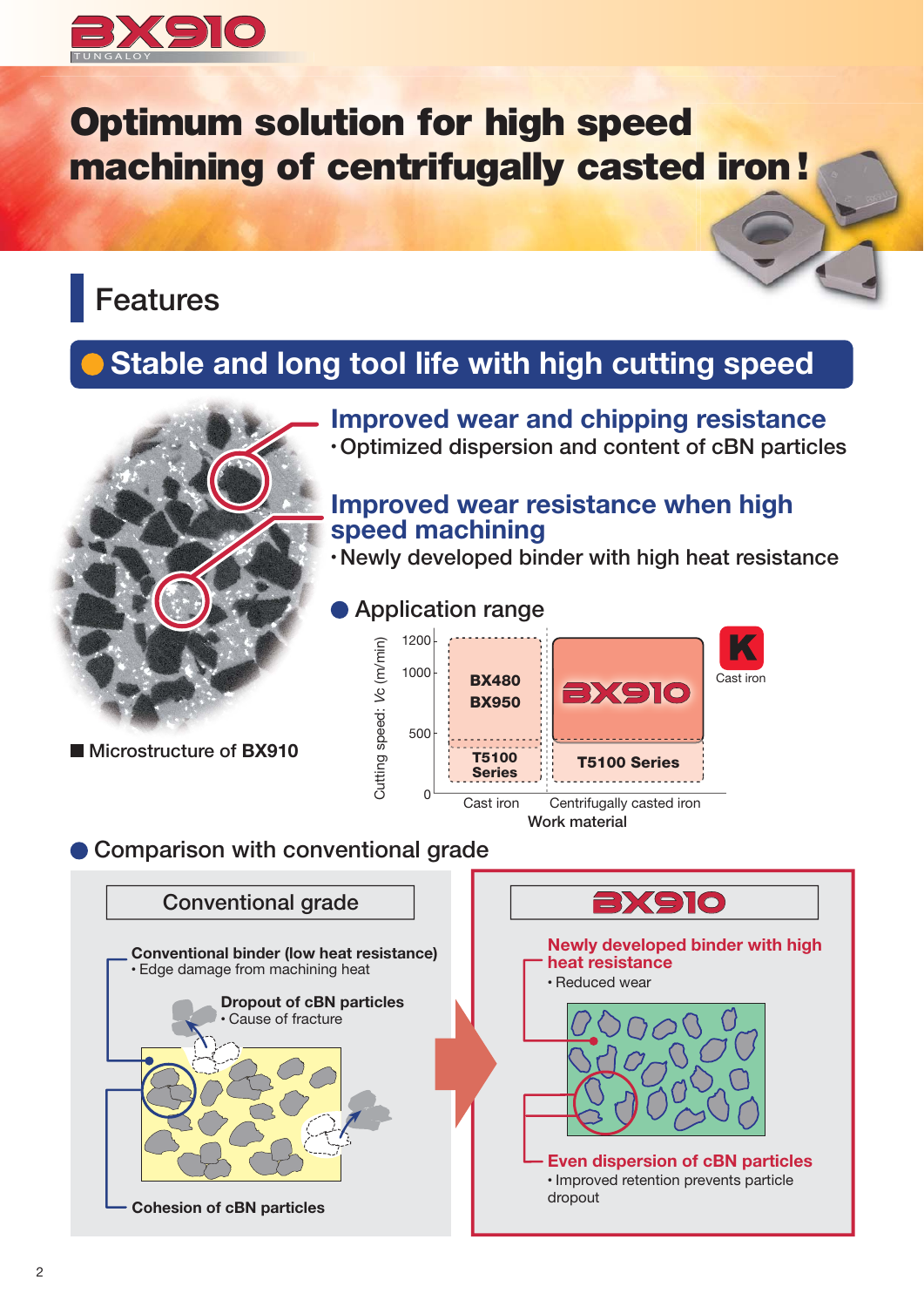# **Cutting performance**

### **BX910 remains stable without sudden fracture.**



## **Grade properties**

| Application    | Grade        | <b>Hardness</b><br>(HV)           |  | <b>Features</b>                                                                                                                                                                                                                      |  |  |
|----------------|--------------|-----------------------------------|--|--------------------------------------------------------------------------------------------------------------------------------------------------------------------------------------------------------------------------------------|--|--|
| K<br>Cast iron | <b>BX910</b> | $2600 \sim 2800$   0.8 $\sim 0.9$ |  | <b>CBN</b> grade for centrifugally casted iron machining<br>cBN grade with high wear resistance in high cutting speed, provides long<br>and stable tool life in the machining of centrifugally casted iron, such as cylinder liners. |  |  |

## **Standard cutting conditions**

| Application    | Grade        | <b>Cutting speed</b><br>$Vc$ (m/min) | Depth of cut<br>ap (mm) | Feed<br>$f$ (mm/rev) |  |  |
|----------------|--------------|--------------------------------------|-------------------------|----------------------|--|--|
| K<br>Cast iron | <b>BX910</b> | $1000(500 - 1200)$                   | $0.1$ (0.03 - 0.5)      | $0.3(0.2 - 0.5)$     |  |  |

# **Inserts**





|                 | Cat. No.              | Grade   No. of<br><b>Tcorners</b> |         | Dimensions (mm)  |          |                          |                   |     |
|-----------------|-----------------------|-----------------------------------|---------|------------------|----------|--------------------------|-------------------|-----|
| <b>Features</b> |                       |                                   | I.C.dia | <b>Thickness</b> | Hole dia | <b>Corner R</b>          | <b>CBN</b> length |     |
|                 |                       | <b>BX910</b>                      |         | ød               |          | Ød <sub>1</sub>          |                   |     |
| Standard        | 2QP-SNGN090308        |                                   |         | 9.525            | 3.18     | $\overline{\phantom{a}}$ | 0.8               | 2.4 |
|                 | <b>2QP-SNGN090312</b> |                                   |         | 9.525            | 3.18     | $\overline{\phantom{a}}$ |                   | 2.4 |

### **Positive type**

| <b>Features</b> | Cat. No.       | Grade | No. of<br><b>BX910</b> corners Relief angle | Dimensions (mm) |         |                  |                 |                   |                   |
|-----------------|----------------|-------|---------------------------------------------|-----------------|---------|------------------|-----------------|-------------------|-------------------|
|                 |                |       |                                             |                 | I.C.dia | <b>Thickness</b> | Hole dia        | <b>Corner R</b>   | <b>CBN</b> length |
|                 |                |       |                                             | θ               | ød      | s                | Ød <sub>1</sub> | $r_{\mathcal{E}}$ | a                 |
|                 | 2QP-SPGW09T308 |       | $\overline{2}$                              | $11^{\circ}$    | 9.525   | 3.97             | 4.4             | 0.8               | 2.4               |
|                 | 2QP-SPGW09T312 |       | $\overline{2}$                              | $11^{\circ}$    | 9.525   | 3.97             | 4.4             | 1.2               | 2.4               |
|                 | 2QP-SPGW120408 |       | $\overline{2}$                              | $11^{\circ}$    | 12.7    | 4.76             | 5.5             | 0.8               | 2.4               |
|                 | 2QP-SPGW120412 |       | 2                                           | $11^{\circ}$    | 12.7    | 4.76             | 5.5             | 1.2               | 2.4               |
| Standard        | 2QP-SPGW120416 |       | 2                                           | $11^{\circ}$    | 12.7    | 4.76             | 5.5             | 1.6               | 2.4               |
|                 | 2QP-SPGN090308 |       | 2                                           | $11^{\circ}$    | 9.525   | 3.18             |                 | 0.8               | 2.4               |
|                 | 2QP-SPGN090312 |       | 2                                           | $11^\circ$      | 9.525   | 3.18             |                 | 1.2               | 2.4               |
|                 | 3QP-TPGW110308 |       | 3                                           | $11^{\circ}$    | 6.35    | 3.18             | 3.4             | 0.8               | 1.9               |
|                 | 3QP-TPGN110308 |       | 3                                           | $11^\circ$      | 6.35    | 3.18             |                 | 0.8               | 1.9               |
|                 | 3QP-TPGN110312 |       | 3                                           | $11^{\circ}$    | 6.35    | 3.18             |                 | 1.2               | 2.4               |

 $\bullet$  : Stocked items

s<br>ت

ø